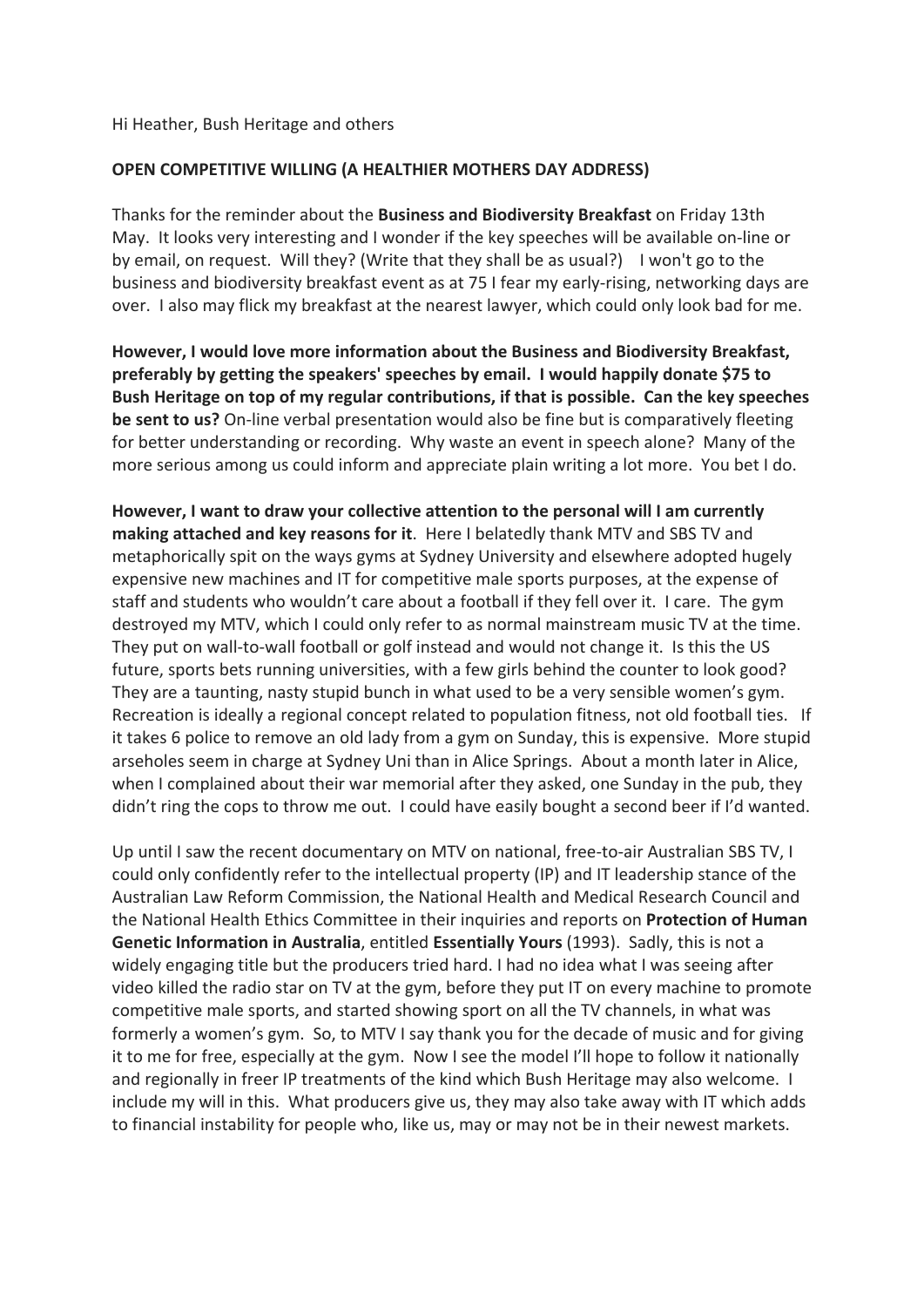**I believe that open and competitive willing may be part of the answer for key Australian regional development for future generations,** providing related reasons for the open will attached**.** I am reading former PM Kevin Rudd's book, **The Avoidable War: The Dangers of a Catastrophic Conflict between the US and Xi Jinping's China**, (2022). I am also aware that English remains the most spoken and written language in the world, in cultural environments where clear plain language is often most vital for any expectation of effective cooperation through what Rudd calls '*managed strategic competition'*. I was often a great admirer of his highly knowledgeable development approach which seeks to avoid war and corruption in part by plain and direct speech and writing with partners in more stable trade. This was tried in workers compensation and state insurance in the 1980s then quickly lost to legal and financial interests as usual because of their commercial in confidence control of information which tended to propel everybody towards lawyers and courts as usual.

There are those who should focus on comparatively reliable, cheap content in communication with international spread, and I am one. National interests now appear focused instead on encouraging many new platforms for communication and exchange. I have seen nothing better than Microsoft Office for communication and storage purposes in my life. I began life as a shorthand typist and office worker before I became a high school teacher who then established plain English publications to support the aims of new state occupational health and safety acts in the 1980s. I have taught mainly in university education faculties and in faculties of health sciences. Pardon me if I revisit a better past understanding in regional policy which lawyers' interests or those they represent destroyed.

**Managed competition** may be the antithesis of the US commercial approaches which have driven wider inequality globally and locally since the 1980s. Microsoft Office, email and the search engine appear to be the natural tools of any communication and recording for better advance, however others do the mathematics for their secret business as usual. Why not try to write clearly and in as simple and full terms as possible where your knowledge of a particular subject warrants? The answer, one assumes, is increasing fear of legal attack. However, the value to a community of institutional independence surely lies in its openly and effectively reasoned and written recording. Anyone literate may write better and cheaper than a lawyer in regard to matters they know more about, starting with their own.

Accordingly, I make the attached supporting case for my particular will to **State Super, Aware Super Estate Planning Services, State super fund members and others as a result of key information about wills sent to me by Aware Super Estate Planning Services.** I hope the attached files on wills and related key regional land, property and financial matters in which Australians take keen interest, also interest your banking sponsor, ANZ, or others. According to the illuminating documentary on SBS free to air TV, the MTV producers worked with willing artists to deliver words or songs free to an MTV program on a US cable TV channel. The free exposure promoted the artists in world concert and record markets, while boosting MTV program and cable spread. I never knew what I was watching for over a decade, until the gym ditched this great music product and service, preferring IT driven competitive male sport. I loved MTV nevertheless. It brought back emotional contact with my youth and that of present youth, which I would otherwise miss a lot – being a teacher.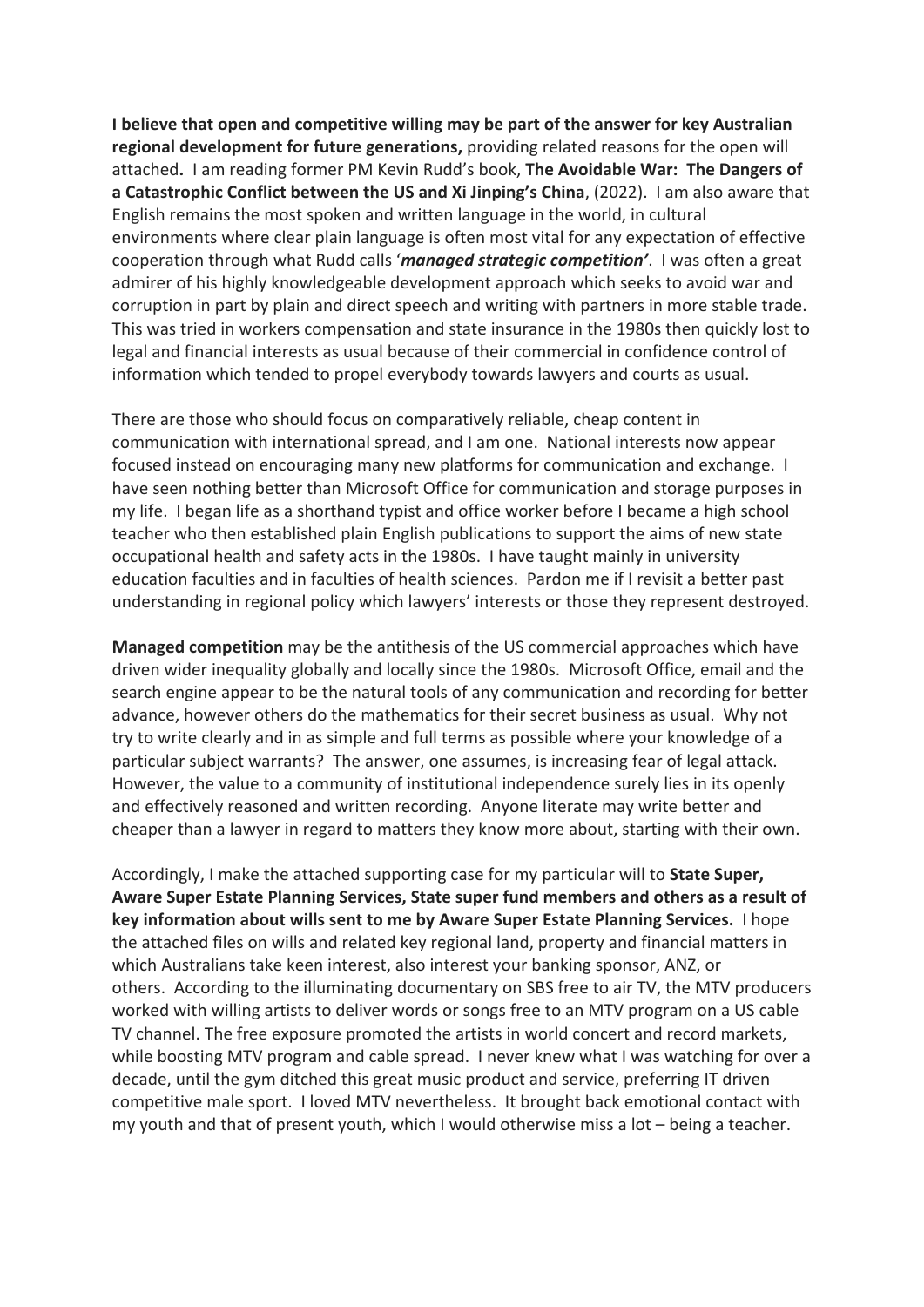I never went back to the gym after they threw me out for nasty complaining. I withdrew to yoga at home after a short bout of training and soon will die. My will is so simple I should be able to make and keep it on my own; emailing a free copy to State Super or anyone else who would merit one for reference purposes. Like stories in the **Naked City**, there must be millions of different wills. Mine is ideally made with no assistance from the growing bands of lawyers and other expensively related professional mates in associated financial specialisations, whether they work together or not to advance their businesses. We may naively think of them as serving ours, until we learn later by experience. All in all, we are just bricks in their legal, financial and related professional walls. Somebody should explain the difference between a product and a service to those who appear to be running development. If the Nationals had a good Glebe female candidate in the next election, I would support her over Tanya Plibersek as usual. I refer to MP Bridget McKenzie later.

If I were given a ball and wanted to put it at the opposite end of a field, I wouldn't want lots of aggressive arseholes trying forcefully to stop me or take it from me on the way. There is an administrative point to this which doesn't involve driving regions by football clubs, lawyers, investment banks, the building and real estate industries and their related professional advisers. One feels the world of confidential lawyers, political parties and their key financial backers have forgotten the shortest and cheapest distance is supposed to be between two points if any institution seeks to serve the public, including all its members.

Surely former NSW Premier, Nick Greiner, was right when he first championed the vital importance of plain and direct English, plus open and broadly consultative inquiry over matters of regional planning and personal concern. I guess the question is often how far does one go for how long. Led by lawyers, men seldom have the guts to inquire broadly, clearly and personally enough, as normal old family and professional associations forbid it. In such common circumstances, more may prefer a woman in front doing their normal soliciting for them. (Out you go, dickhead? I applaud women's capacity to do this better.)

I guess it is up to Australian people to care for their land as well as the people. The openly competitive making of wills, avoiding the normally associated legal on-costs, but guided by reliable plain English information (as in my own case), is one key way to do it. We can and must judge on the basis of the evidence available to us, writing reasons. We don't have to be infallible, merely comparatively lucid and relevantly informed about the case. Public inquiries open the way, aided by media. Lawyers and their mates serve themselves first and like to have the best remunerated at the top or to go to associates, for every written word. Judging is vital and makes us human. It is the responsibility of most or all of us, not lawyers. This is a reason Australia has compulsory voting. Mathematically you know where you are.

I live in Glebe in Sydney so I attach discussions in support of my will and email a related plea to Tanya Plibersek, the Labor MP who represents our Sydney electorate. I would normally vote for her; along with the NSW Green Balmain MP, Jamie Parker in state government; and Independent Sydney Lord Mayor, Clover Moore. *They all stand for similarly related bunches of regional residents, so should openly share knowledge and organization in our interests as part of the broader country.* I have never voted for the National Party as due to my sex, life-long work and my location, I usually find myself another ignorant member of the left-wing inner-city latte set. However, I hope you saw the National Press Club on ABC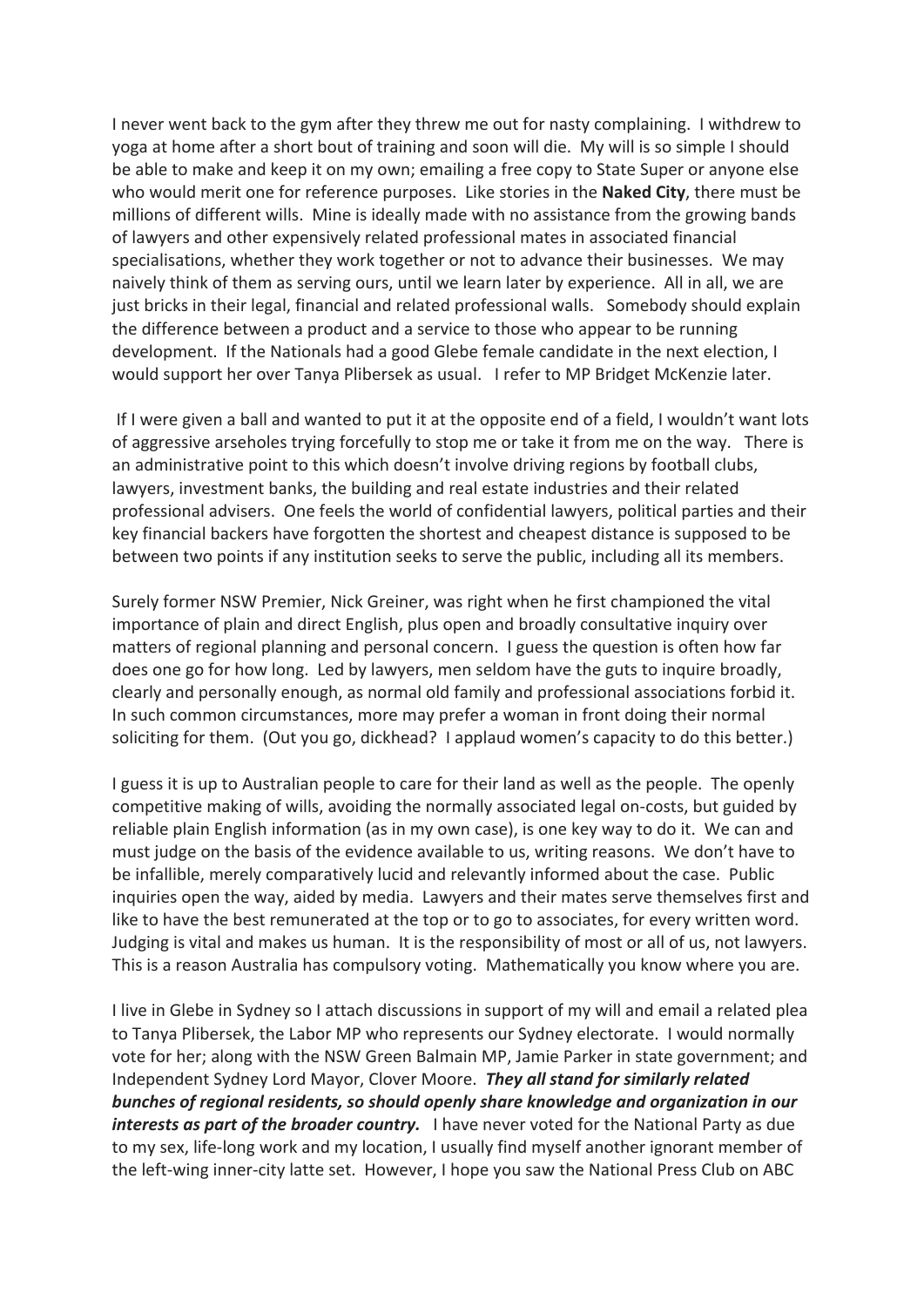TV recently when Victorian National MP, Bridget McKenzie, Minister for Emergency Management and National Recovery and Resilience spoke. I was swept away in support of her views and the title is useful. I would vote for her if I could but the others not so much.

Speaking at the Press Club in Canberra, McKenzie pointed out that rural Australia creates most of Australia's wealth and the particular situation in each electorate is ideally considered far more important for undertaking key regional development in national and international policy contexts. This is necessary to remedy problems of climate change, rather than having the capital city legal, financial or related elites ruling over the country from Sydney or Melbourne as usual. Too right. I recognised the problem before I left working in NSW workers compensation and insurance. Fear, awe and envy of secret legal men's business and courts drive the public service which is expensive and wasteful for the rest of us. (Either that or they only type with two fingers, perhaps.) The more people write and judge in plain English the better, and Microsoft Office is great for this, internationally known and widely available and cheap. Legally privileged secret operation is often a curse making more democratic and efficient government harder and far more expensive. MP Bill Shorten is now pointing this out in regard to the National Disability Insurance Scheme. Voters may not know the difficulties of establishing social insurance schemes, but they exist. Those who built pre-war European social insurance funds often began with good intentions.

In 1997 the Kyoto Protocol committed signatories to reducing greenhouse gas emissions which cause global warming, using the regulatory mechanism of national emissions caps and trading schemes. The Australian government's carbon pollution reduction scheme green paper (08) claimed its proposed arrangements were the best way to reduce greenhouse gas emissions and related carbon pollution, while minimizing the impact on Australian businesses and households. Would this trading mainly enable faster transfer of public funds into the richest business hands as usual, I often ask? I don't know, partly because commercial in confidence business language and proceedings are so secretively alien and I don't normally trust them to work for me at the end of the chain, as distinct from working for those much higher up. However, management perspectives which seek social stability and full employment through planning and investment of mandated insurance premiums or savings, so as to avoid international market risks and fluctuations, have been central to many British, European, Canadian and Australian developments since World War II. I guess Australia lost the plot.

I write in this regional and international context, in which rural and foreign interests should often be driving openly, as they often also appear located in the most vital and threatened or threatening areas of the nation. The perspective of the World Health Organization is similar to that of the Canadian economist JK Galbraith in that both recommended support for development in the poorest peripheral regions ahead of the usual focus on the legal, financial and professional elites in big cities. Remembering JK Galbraith, also a favourite economist of some former NSW Premiers and others, I found myself in furious agreement with the Nationals, Bridget McKenzie. My experience is that lawyers and their mates dominate project funds to take as much as they can get away with from their central start. This leads to faster project collapse or take-over when the lawyers win again. May one stop or reduce loss to any estate through more freely open, direct and competitively written directions? I write in the light of personal experience, of history, and John Kay's study of financial development since the 1980s in his book **Other People's Money: Masters of the Universe or servants of the people?** (2015). This book is addressed attached and related matters are at www.Carolodonnell.com.au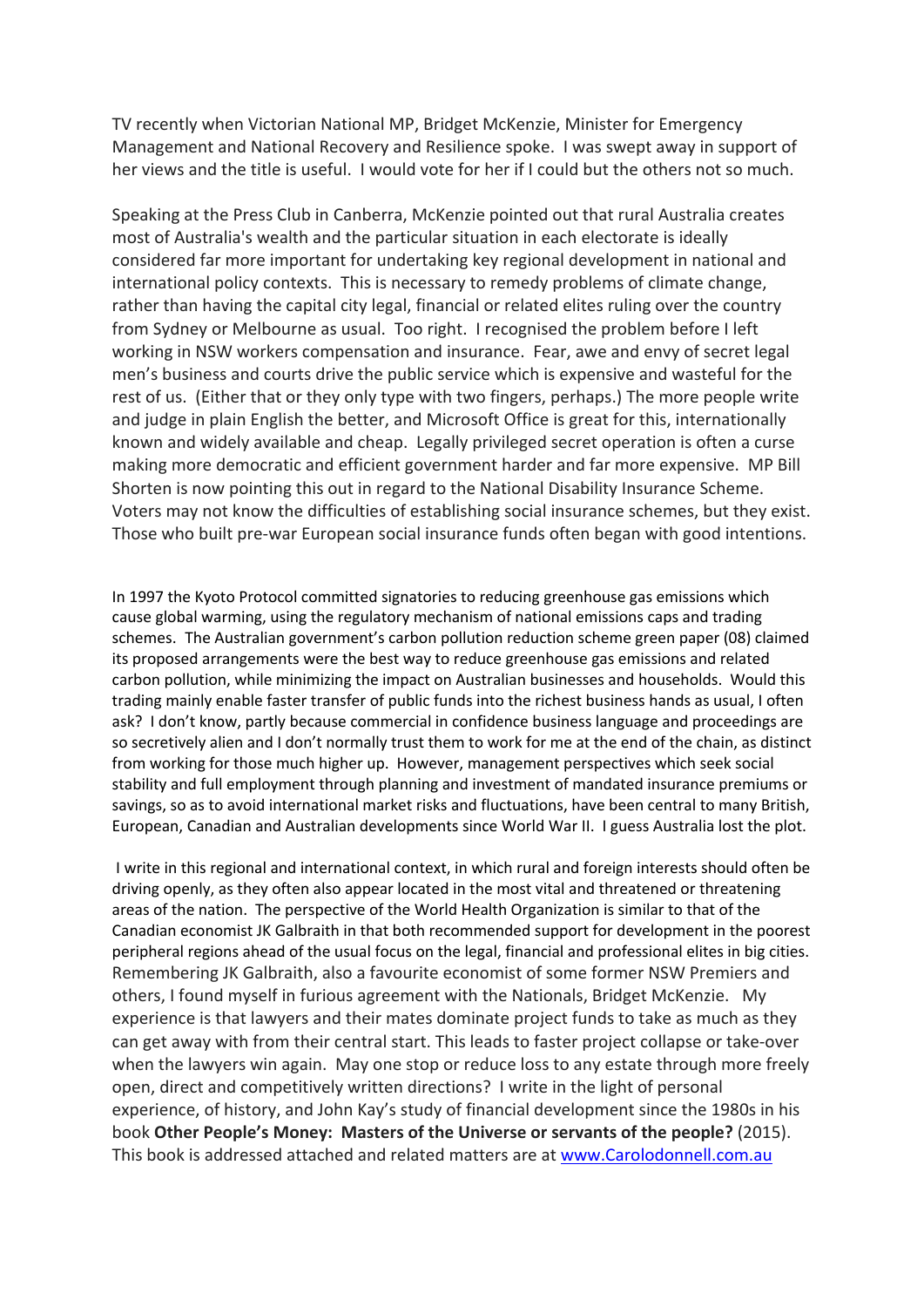I championed the **openly competitive will** as discussed attached, after the **Aware Estate Planning Services of State Super** drew various facts about their ideally suggested process of willing to my attention as a fund member. They helped me express my will directly and hopefully through plain English. If we have email, reliable information, Wikipedia, and a good search engine for internet contact, what need have we for lower forms of communication, other than good pictures and facility with other languages, for example? Reliability and speed of operation may be reduced through financial encouragement for endless multiplication of poor forms of IT because they may stop apparently wider, fairer and cheaper communication in pursuit of their business interests which may change at will. This is a reason I have championed national Medicare and industry superannuation funds, as well as national free to air radio and TV. US and global markets increasingly drive these inclusive operational systems back under control by top business and professional elites in comparatively closed, ignorant, expensive and controlling systems they call competitive. There is such a thing, Virginia, as too much competition, if it leads to greater ignorance.

Life may be made more difficult, uncertain and unreliable through multiple and constant IT service fragmentation, not easier and more certainly reliable as is often promised. Surely many of us may like to write our wills before we die and should be encouraged to do so, by plain writing and recording in the interests of the estate. Ideally, we work or play regionally and communicate openly and directly for good personal or project development. We should encourage others to take related positions in the interest of our children's future, however they may vote. I guess some Chinese may be better at this than Australians but who am I to judge professional or community groups who lack sufficient honest scribes.

Bridget McKenzie gave a great speech at the Press Club. She delivered it and answered questions really well, whether she wrote the speech herself or not. I had identified her only with her apparent support for guns and pork barrelling before. If she were running in Sydney, I would vote for her because Tanya Plibersek is never going to take an honest regional line about where most of Australia's wealth is created. Fat chance because of all the legal, financial and related party voting interests driving us in Sydney. Development is ideally addressed in regional rather than professional or party interests first, and plain language is necessary for the most broadly open, direct and honestly competitive links.

In the 1980s, I worked with other public servants to produce plain publications to support the aims of new state occupational health and safety acts. I may be the only person left alive who knows that a law should begin with **a clear aim and definitions (**a common dictionary). Legal prescriptions devoid of a clear overall aim may turn into longer and more expensive tripe sooner, when drawn from and applied to the particular case and context. Scientific development does not proceed like this, and neither can more democratic and informed administration designed in the public and individual interest. I also recall the theoretical differences between laws, regulations, codes of practice, guidance notes and opinions, as these seemed good and logical to me. Lawyers and their top mates quickly rolled over the lot in secret service to each other on their way to court as usual. Group housing also appears to be leading in construction professional packs with stupid by-laws. If this stuff holds your interest, and why would it, read more at www.Carolodonnell.com.au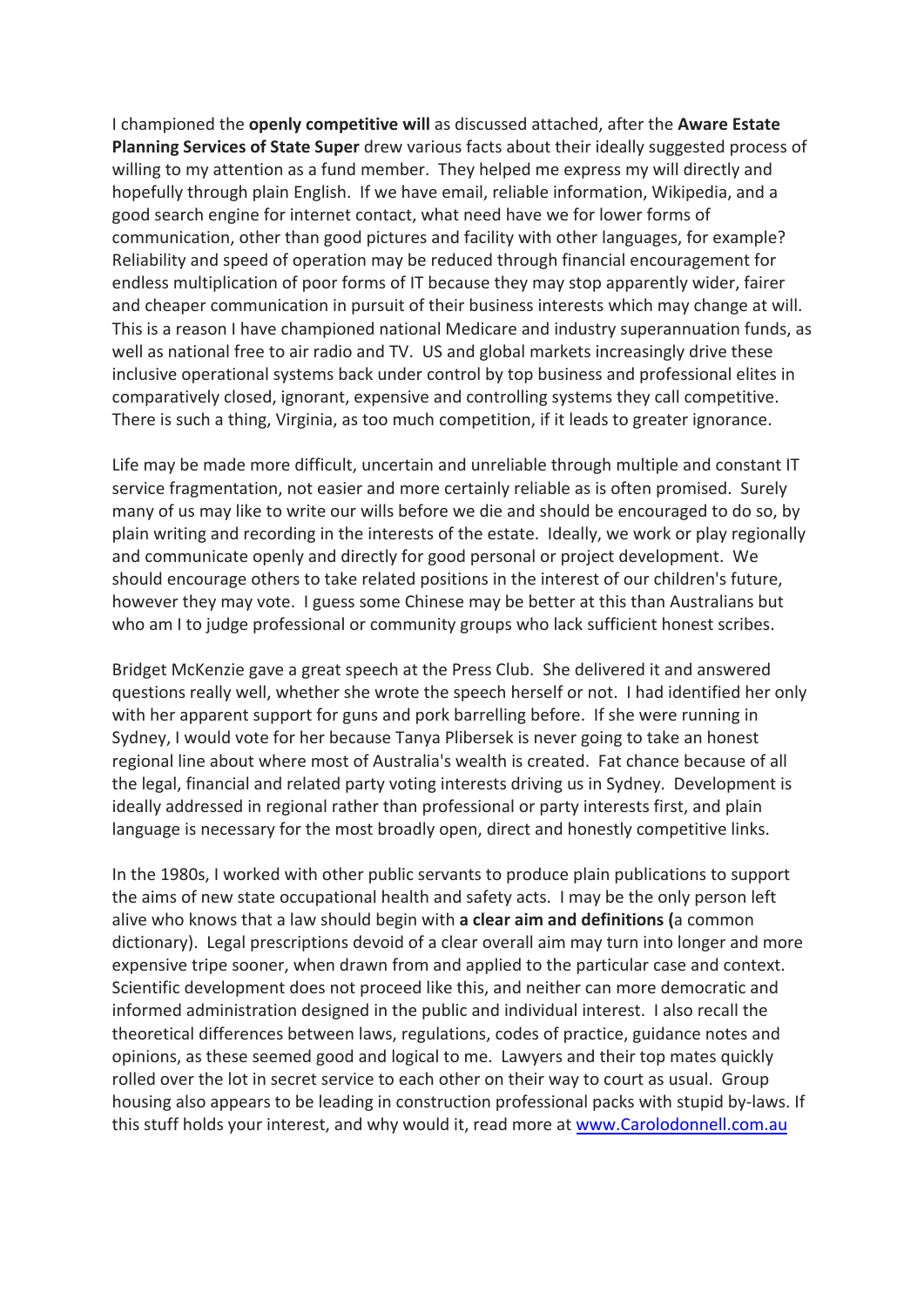I have just bought the Australian Women's Weekly with Australia's first Governor General, Quentin Bryce, on the cover dressed in purple and mourning the loss of her husband. I have also read Wendy McCarthy's autobiography, **Don't Be Too Polite, Girls.** I guess there are a lot of us old women who are on our own after losing key men or who still have them around the house. We might get together or not, as the case may be. Wendy and I go back to the seventies as supporters of comparatively plain speaking and writing to and in government. Internationally, however, I was a devotee of what Jane Fonda had to offer as a moral mentor, including when she married Ted Turner and was involved with the Open University, David Attenborough and the BBC, according to her autobiography. I picked it up second hand from a bookstall in Dublin after I had visited the Open University on a personal tourist trip after retirement. Was this God working in one of his more mysterious ways? I doubt it.

Nevertheless, please see the letter I sent to the **Australian Women's Weekly** below, asking for help to assist development of the openly competitive willing direction attached in the personal and related regional interest. In regard to international investment directions, I was also impressed by the article **Weiss' 10 lessons for tech investors** in the Australian Financial Review (AFR 12.4.22 p.40). His ten lessons appear to be short, sensible and clear investment principles from a venture capitalist living in Tel Aviv. All I know about him comes from this article by Tony Boyd. However, I would prefer to work with a man who appears to have such an open, clear and sensible position on his investments from the start, as he claims is so. Lawyers and financial advisers will soon take over the business again as usual?

# **Best wishes and grateful for any potential access to the Business and Biodiversity Breakfast speeches, as I request above.**

Cheers, Carol O'Donnell, St James Court, 10/11 Rosebank St., Glebe, Sydney 2037 www.Carolodonnell.com.au

## **LETTER TO THE AUSTRALIAN WOMEN'S WEEKLY (MAY 2022 ABOUT DEATH AND NIXON APPLE)**

#### **Hi Open Line**

I am a seventy-five year old grandma, and have just bought the first **Australian Women's Weekly** of my life. Like many men, I guess, I have naturally looked at many others over the years in others' homes or waiting rooms. I also bought the first copy of **Ita,** long before she went to head the ABC.

I couldn't resist buying the Woman's Weekly (May 22) after seeing Australia's first female Governor General, Dame Quentin Bryce, dressed in purple on the cover discussing '*What losing the love of my life taught me about living'.* I read the substantial stories from cover to cover and found the Weekly very good value for money because it provides such a good read about so many Australians of diverse backgrounds. I offer you an idea for another story below. It is based on the fact that I am also making my will while deciding how to use my remaining years and estate best for kids.

For a story, could you put me and my former Canadian defacto of ten years, Nixon Apple, together under the heading '*Matchmaker, matchmaker, make me a match*, for example? I haven't been able to keep in contact with him since he suddenly left me and Sydney at Christmas 1993 to go to live and work in Melbourne. However, I recently learned that in 2019 he was honoured by the Queen for services to superannuation and trade unions and a similar national honour was given to him in 2020.